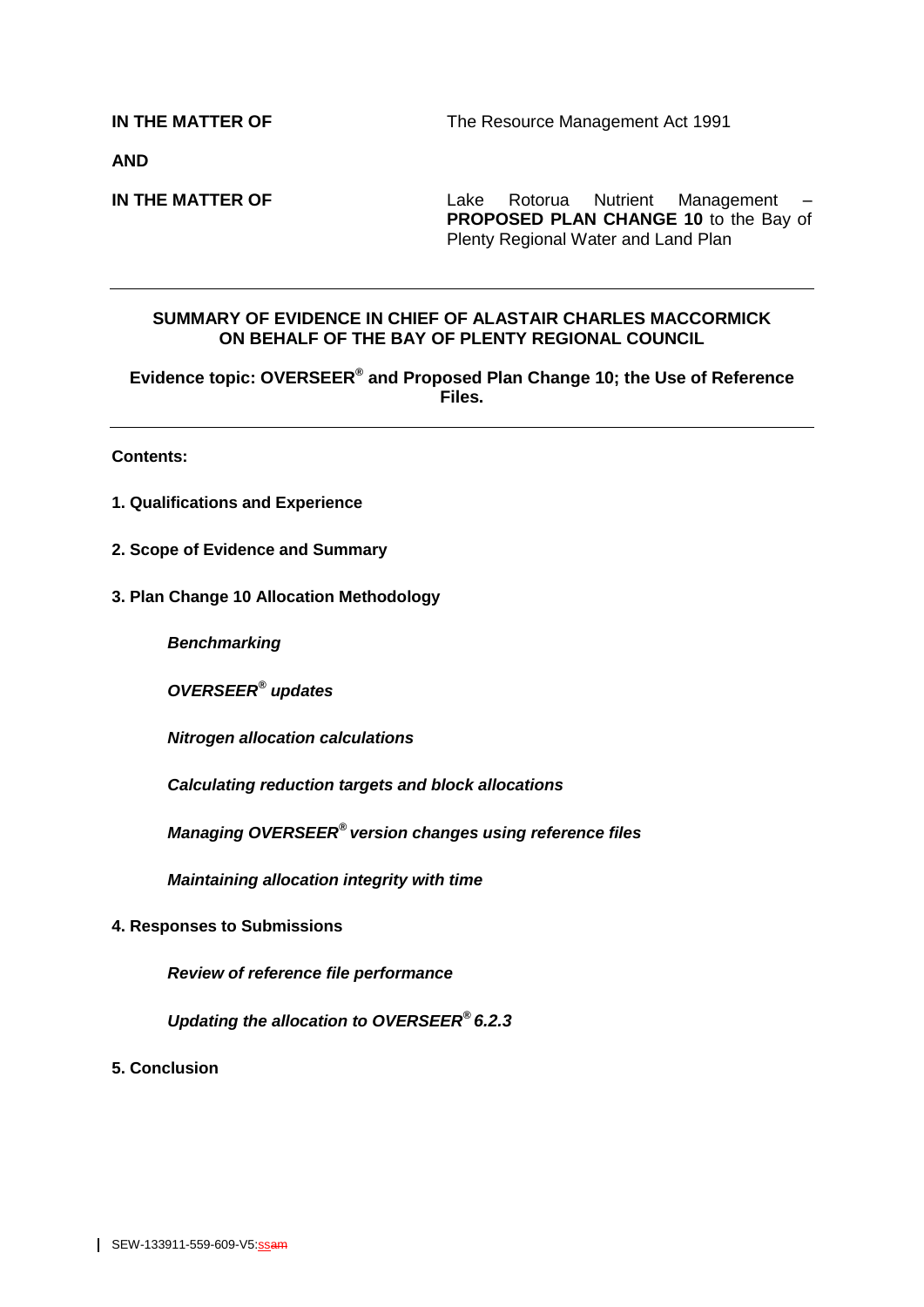# **Qualifications and Experience**

- 1. My full name is **Alastair Charles MacCormick**. I am employed by Bay of Plenty Regional Council as a Senior Lakes Technical Officer, a position I have held at various levels for 10 years.
- 2. My background, experience and qualifications are set out in the full version of my evidence in chief, which I confirm but do not repeat in this summary. Likewise I confirm my compliance with the Expert Witness code of conduct as set out in full there.
- 3. My position has focused on providing advice and data analysis to the council planners during the development of PC10. In this role I have contributed to Stakeholder Advisory Group (StAG<sup>1</sup>) and I have also provided benchmarking information to consultants and scientists for the purpose of analysis. In conjunction with Dr Kit Rutherford I developed the catchment discharge coefficients for use in the 2016 ROTAN update (ROTAN-Annual). This is explained in Dr Rutherford's evidence ("Rutherford 2016").
- 4. I am authorised to provide this evidence by the Regional Council.

## **Scope of Evidence and Summary**

5. My evidence covers the technical aspects of the PC10 allocation methodology. It explains how the base allocations were developed then describes how those allocations are reduced to achieve the catchment targets. It then goes on to explain how the allocations are adjusted with OVERSEER® version changes. Throughout I provide my opinion on the technical robustness of the use of OVERSEER® in PC10, concluding that it provides a technically robust approach that responds to the dual needs of certainty and flexibility. In response to submissions, I review both the reference file performance and a revised 6.2.3 based allocation system. I conclude that the new reference file methodology set out in the evidence of Mr Matheson (Matheson 2017), is preferable to the earlier version; and that the proposed 6.2.3

 1 See evidence of Mr Lamb explaining StAG.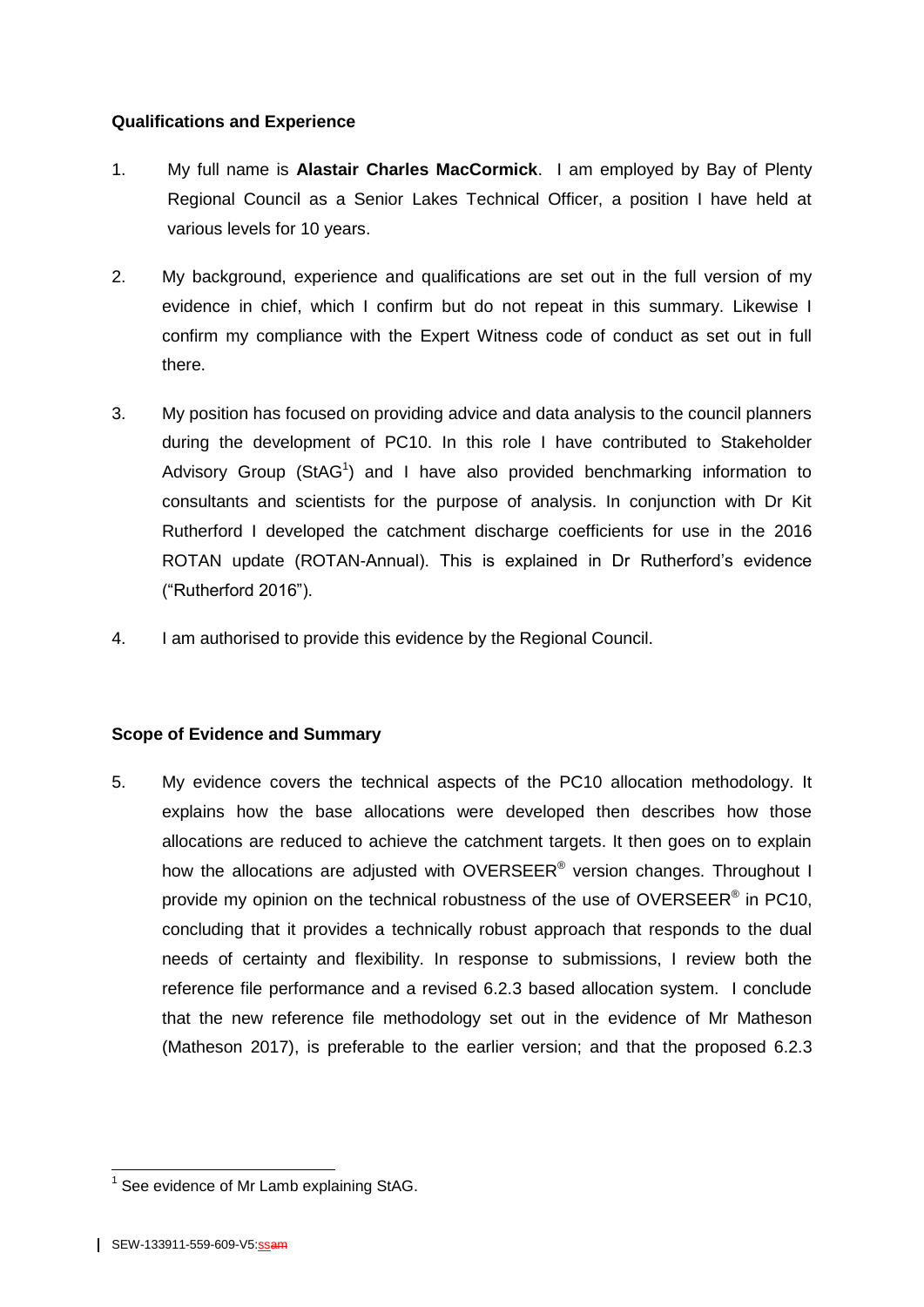allocation system is not preferable. My reasons for this are summarised in the evidence<sup>2</sup> below.

## **PC10 Allocation Methodology**

#### *Benchmarking (EIC paragraphs 10-16)*

- 6. Nutrient benchmarking is a requirement from the series of rules (commonly termed "rule 11") in the Regional Water and Land Plan. The intention of benchmarking was to cap nitrogen and phosphorous discharges and to stop further intensification in the catchments of five of the Rotorua Lakes<sup>3</sup>. A property's benchmark forms the basis from which its PC 10 allocation is derived. The key aspects of the benchmarking process are:
	- (a) It is a nitrogen and phosphorus loss prediction for the 2001-2004 period using the OVERSEER<sup>®</sup> model;
	- (b) The majority of the catchment has been benchmarked but many smaller properties have not [\(Figure 1\)](#page-3-0);
	- (c) The benchmarks were developed as thoroughly as available data allowed therefore represent a "best estimate";
	- (d) The benchmarks have been updated into OVERSEER<sup>®</sup> 6.2.0 and subsequent versions. However, in some instances this has required additional data, and changes to files.
	- (e) Some dairy farms have not provided their benchmarking OVERSEER<sup>®</sup> files therefore their benchmarks weren't able to be updated into OVERSEER<sup>®</sup> 6.2.0 or later versions.

 2 It should be read with the evidence on the use of OVERSEER® and reference files in the evidence of Mr Park (Park 2017) and the overall explanation about the approach to nitrogen management provided in the evidence of Mr Lamb (Lamb 2017).

 $3$  See the evidence of Lamb.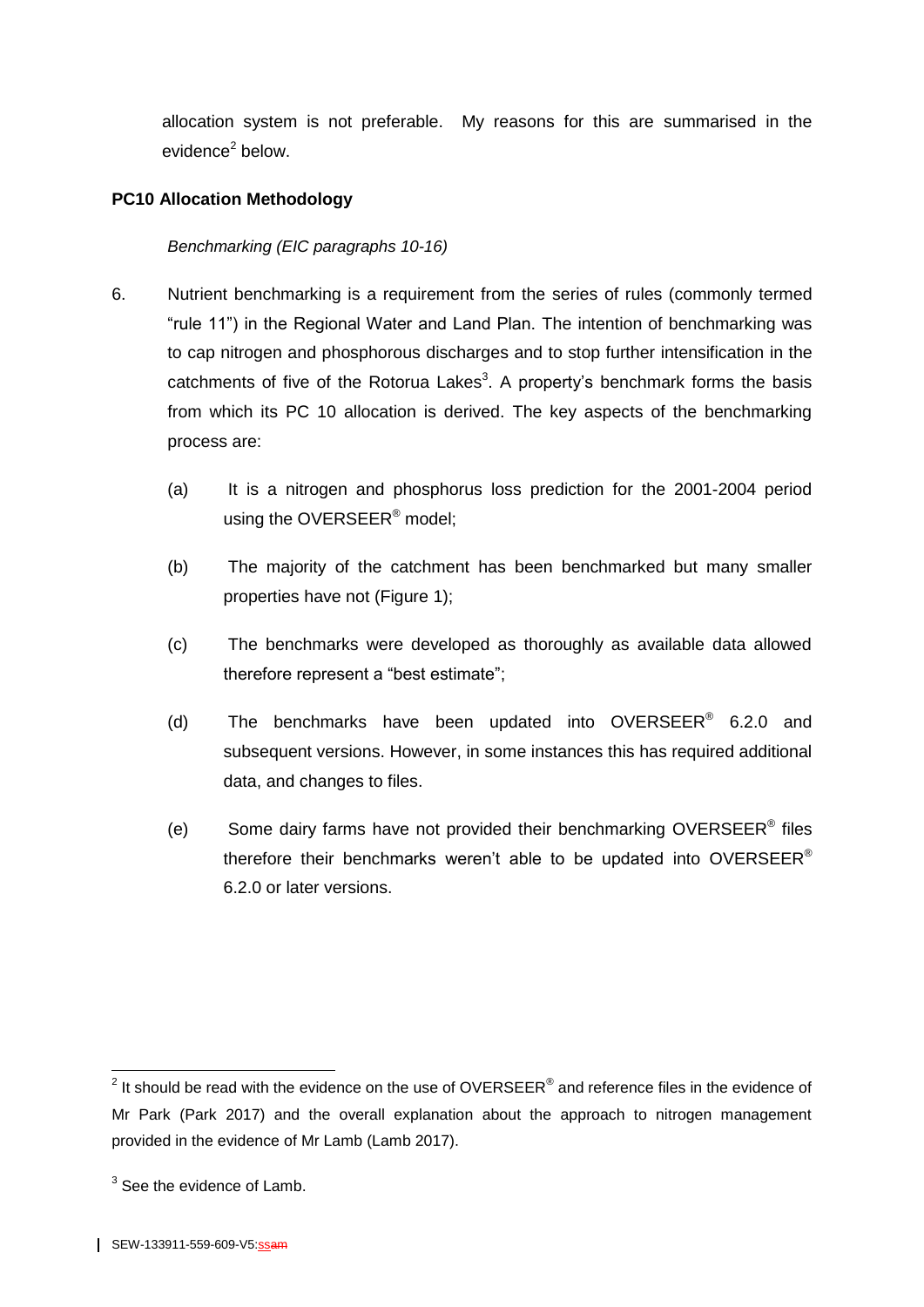

<span id="page-3-0"></span>**Figure 1. Benchmarked properties within the Lake Rotorua groundwater boundary.**

*OVERSEER® updates (paragraphs 17-20, 35)*

- 7. OVERSEER<sup>®</sup> typically updates twice per year to reflect new science, incorporate new features and resolve bugs within the model. Since benchmarking, this has resulted in:
	- (a) the continual improvement in how well OVERSEER<sup>®</sup> models Rotorua farm systems;
	- (b) a significant increase in predicted losses from the 2001-2004 benchmarked farm systems;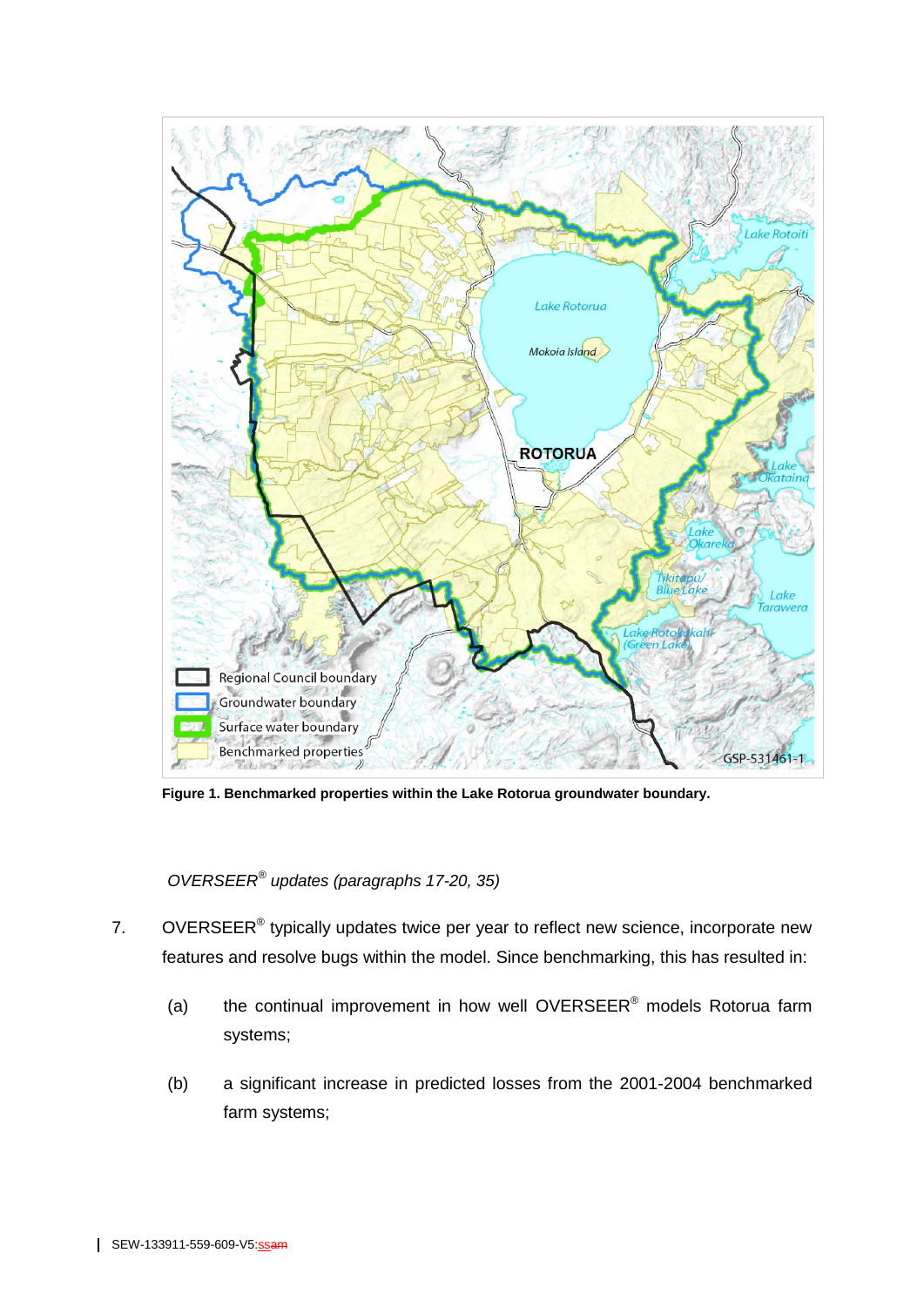- 8. The predicted N losses from a specified farm system vary with different versions of OVERSEER<sup>®</sup>. Therefore, both the farm allocation and performance need to be predicted in the same version before they can be compared.
- 9. The reference file method in combination with five year NMPs is designed to provide periods where the farmer is 'shielded' from the effects of frequent version changes whilst also allowing for the periodic incorporation of new science within OVERSEER®.

# *PC10 nitrogen allocations (EIC paragraphs 21- 27)*

- 10. Nitrogen has been provisionally allocated to all rural land in the catchment based on the benchmarked OVERSEER® 6.2.0 discharges and the 2001-2004 land use. Under PC10 land uses are grouped into six categories/sectors; drystock, dairy, bush and scrub, plantation forestry, grazed trees, and house. Non-benchmarked land has been categorised into the same categories based on the 2002/2003 aerial photography.
- 11. All rural land within the catchment was then assigned an OVERSEER<sup>®</sup> 6.2.0 nitrogen discharge as follows:
	- (a) Benchmarked land where we hold the OVERSEER<sup>®</sup> file was assigned the OVERSEER<sup>®</sup> 6.2.0 discharge.
	- (b) Benchmarked land where we don't hold the benchmark file was assigned an estimated 6.2.0 discharge based on multiplying the 5.4.11 block discharge by the average OVERSEER® shift for that land use.
	- (c) Non benchmarked land received the average discharge for the relevant land use sector.
- 12. The result of the above process is that all rural land in the catchment is divided into spatially defined blocks. Each block is assigned a PC10 land use sector and either has an actual OVERSEER® 6.2.0 discharge or a derived 6.2.0 discharge.
- 13. Schedule LR One gives scope for derived benchmarks to be amended where there is evidence of substantial change or where the property was not previously managed by Rule 11.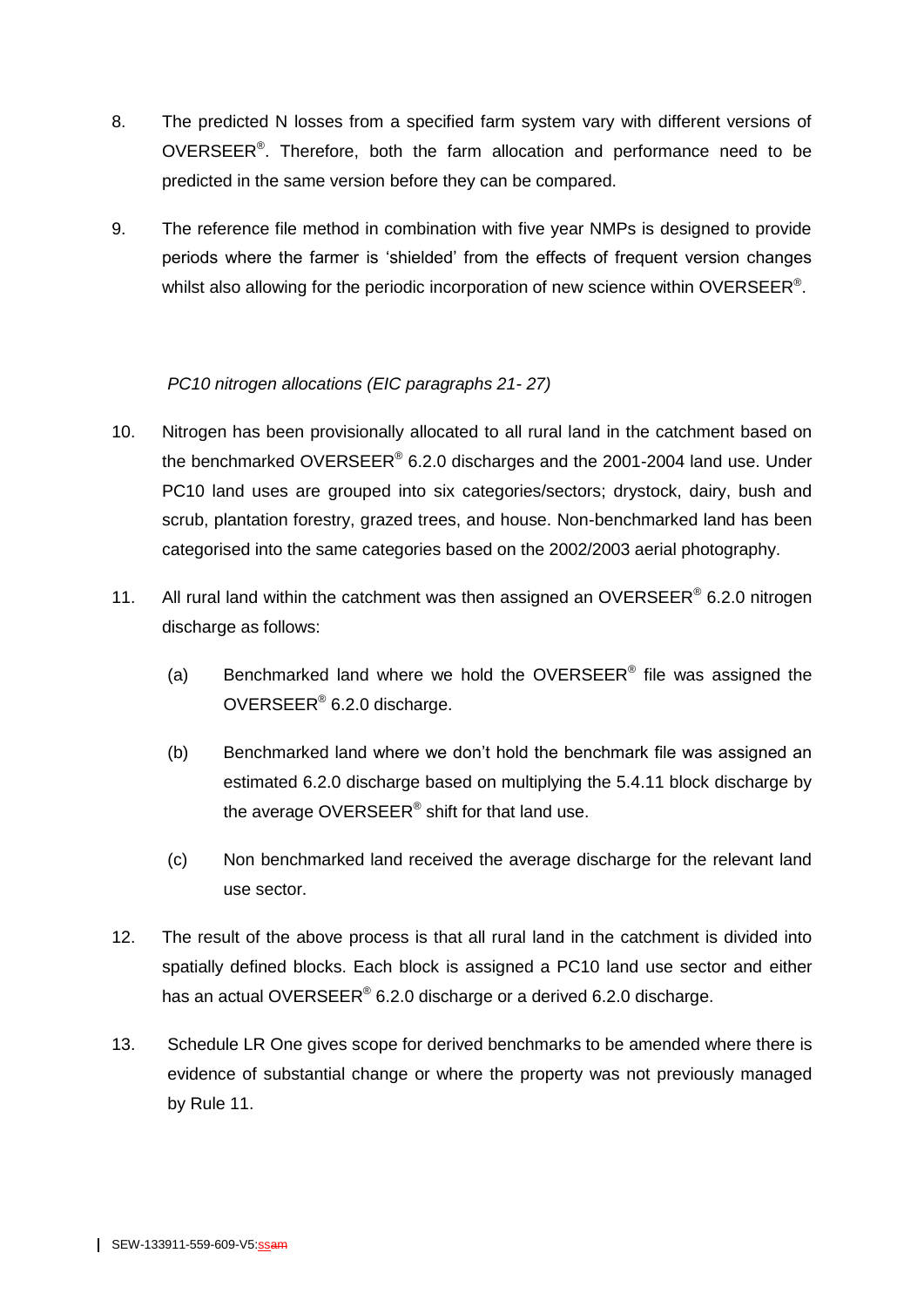*Calculating the reduction targets and block allocations (EIC paragraphs 28 - 34)*

- 14. The allocation methodology is structured to achieve proportionally the same level of total sector nitrogen loss reduction as proposed in the Integrated Framework<sup>4</sup> i.e. a 35.3% reduction from dairy and a 17.2% reduction from drystock.
- 15. Each block's 2032 pNDA is calculated based on its sector, its benchmarked 6.2.0 nitrogen discharge and the standard sector percentage reduction and ranges. The ranges consist of an upper and lower limit for each sector and the standard sector percentage reduction is the reduction applicable to a block with a near average OVERSEER® 6.2.0 nitrogen allocation.

|                                                                | Dairy | Drystock |
|----------------------------------------------------------------|-------|----------|
| Standard sector percentage reduction (%)                       | 31.3  | 20       |
| Lower nitrogen discharge allowance range boundary (kg N/ha/yr) | 54.6  | 18       |
| Upper nitrogen discharge allowance range boundary (kg N/ha/yr) | 72.8  | 54.6     |

**Table 1. Standard sector reductions and range bounds for each sector.**

- 16. In words, the equations to calculate the block provisional Nitrogen Discharge Allowance (pNDA) are as follows:
	- (a) If the block OVERSEER<sup>®</sup> 6.2.0 per hectare nitrogen discharge is reduced by the standard sector percentage reduction and the result is more than the upper limit, then the block allocation shall be reduced to the upper limit;
	- (b) If the block OVERSEER<sup>®</sup> 6.2.0 per hectare nitrogen discharge is reduced by the standard sector percentage reduction and the result is between the upper and lower limits, then the block allocation is the result;
	- (c) If the block OVERSEER<sup>®</sup> 6.2.0 per hectare nitrogen discharge is reduced by the standard sector percentage reduction and the result is less than the lower limit, then the block allocation is the lower limit.

These equations ensure no block is allocated a pNDA less than the sector lower limit or more than the sector upper limit.

17. The standard sector percentage reduction differs from the total sector contributions in the integrated framework because the N removed above the upper bound does not equal the N added below the lower bound. For the dairy sector more N is removed

 4 Explained in the evidence of Lamb, 2017.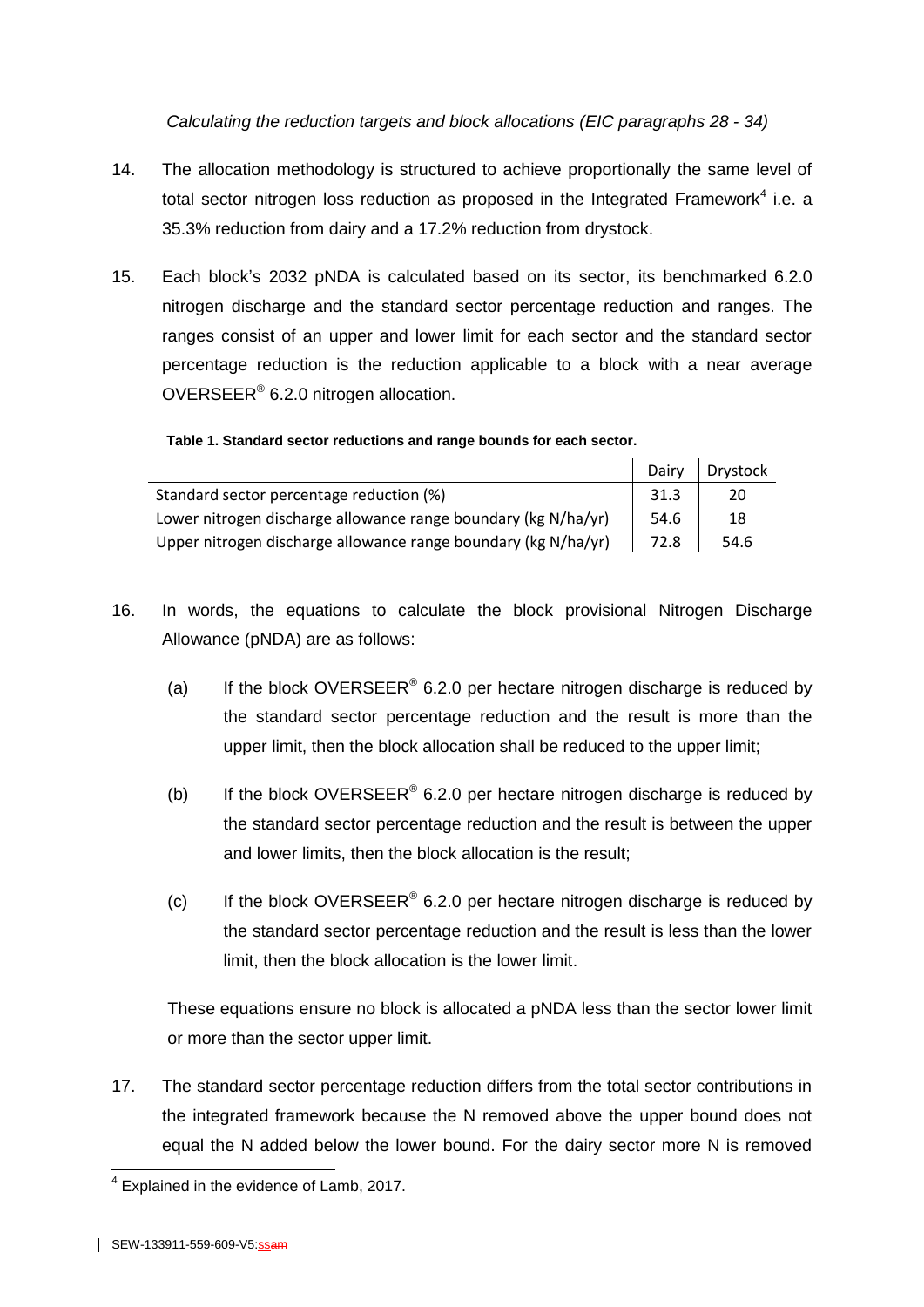than added so the standard sector reduction (31.3%) can be less than the total sector contribution (35.3%). For the drystock sector more N is added than removed so the standard sector reduction (20%) needs to be more than the total sector contribution (17.2%).

*Managing OVERSEER® version change using reference files (EIC paragraghs 35 - 43)*

- 18. The 'reference file' method in PC10's Schedule 5 is designed to manage OVERSEER<sup>®</sup> version updates.
- 19. There are five reference files: drystock; dairy; plantation forestry; native bush/scrub; house block. Losses from grazed trees are referenced against the drystock reference file.
- 20. The drystock and dairy reference files (as notified) are 100 ha hypothetical farm systems that proportionally represent the biophysical characteristics of the benchmarking files and are realistic and economically viable. Their discharge closely approximates the 2032 average sector load.
- 21. Each block's start point and 2032 pNDA is defined using the ranges and methods described above. For each sector the block pNDA's are then compared to the reference file output in order to determine the block allocation as a percentage of the reference file. For each block four percentages are determined; Start point, 2022 Managed Reduction Target (MRT), 2027 MRT and the 2032 pNDA. The percentage values remain fixed over time i.e. the percentages do not change as OVERSEER<sup>®</sup> is updated.
- 22. As new OVERSEER<sup>®</sup> versions are released, the five reference files are re-run using the latest version. The revised reference file loss rates are then multiplied by the start point, MRTs and pNDA for each block in order to calculate revised block allocations that are relevant to the latest version of OVERSEER®. An existing or new farm map can now be superimposed over this revised GIS allocation layer to calculate a property total pNDA.
- 23. Because individual farms are not exactly the same as the reference file farm systems, it is unlikely that the degree of change in predicted N losses resulting from a version update will be exactly the same as the change in the reference files. These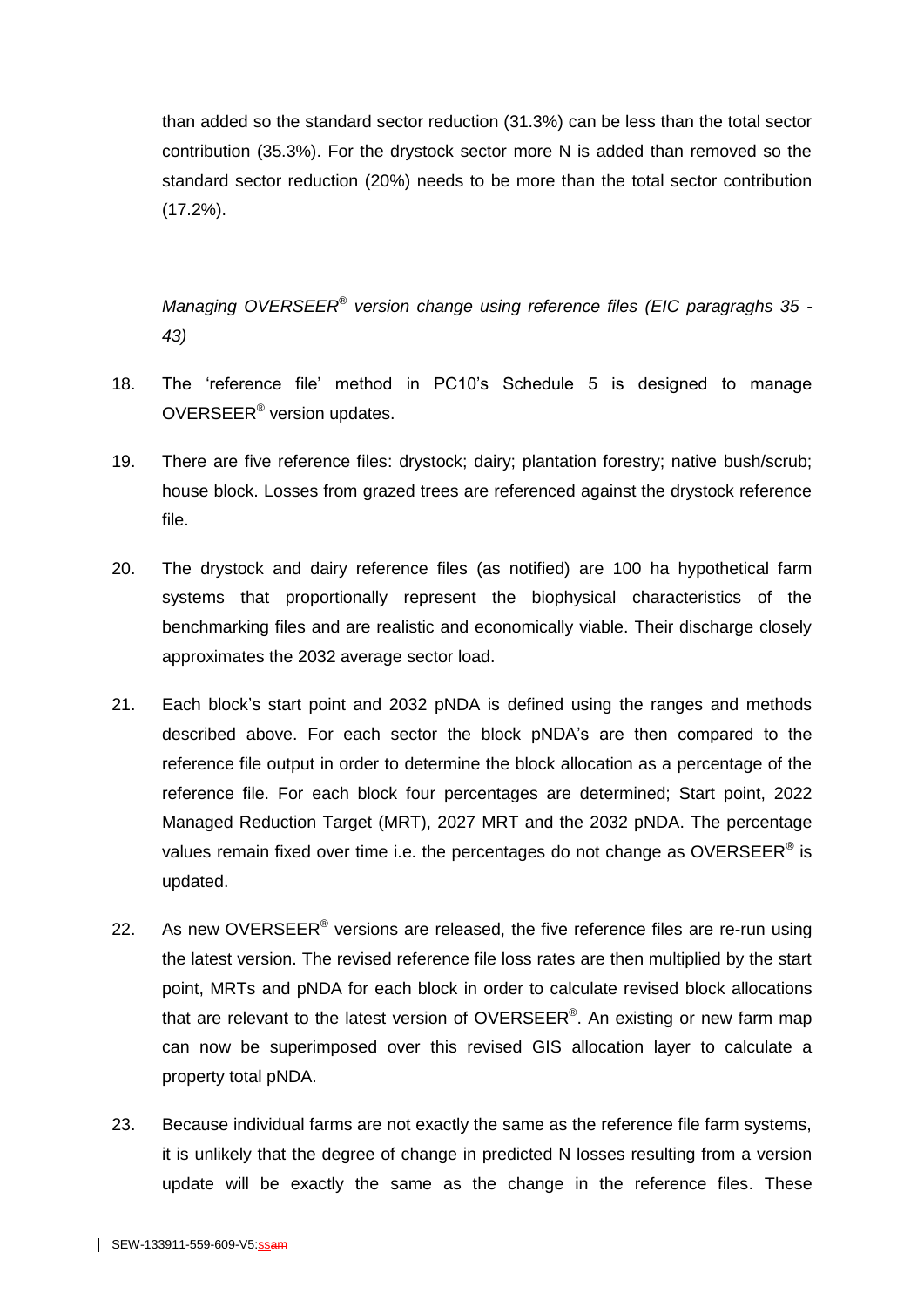differences in relative nitrogen loss shifts are unavoidable within the reference file system as it is designed in PC10.

## *Maintaining the allocation integrity with time (EIC paragraph 44)*

- 24. Maintaining the integrity of the allocation system over time is essential to protecting individual rights to discharge and achieving the water quality targets. Listed below are five aspects of the proposed rules that achieve this:
	- (a) Fixing the allocation to a single version of OVERSEER<sup>®</sup>.
	- (b) Maintaining "like with like" comparisons through the use of reference files and standardised biophysical data.
	- (c) Maintaining a spatially fixed allocation map that is independent of property boundaries or ownership.
	- (d) Standardising how OVERSEER<sup>®</sup> is used.
	- (e) Five year science reviews described in Method 2 (LR M2).

# **Responses to Submissions**

*Review of reference file performance (EIC paragraphs 45 - 58)*

- 25. Several submissions were received recommending that the reference files should be more representative of current farm systems. (See section 42A report).
- 26. To test the reference file performance, the reference file total N loss in versions 6.2.0, 6.2.1, 6.2.2 and 6.2.3 was compared on a percentage basis against the average sector benchmark. This comparison showed that the drystock reference file tracked the benchmarks reasonably closely whereas the dairy reference files did not. Comparison of a typical current dairy system reference file showed a similar divergence when compared to the average dairy benchmark.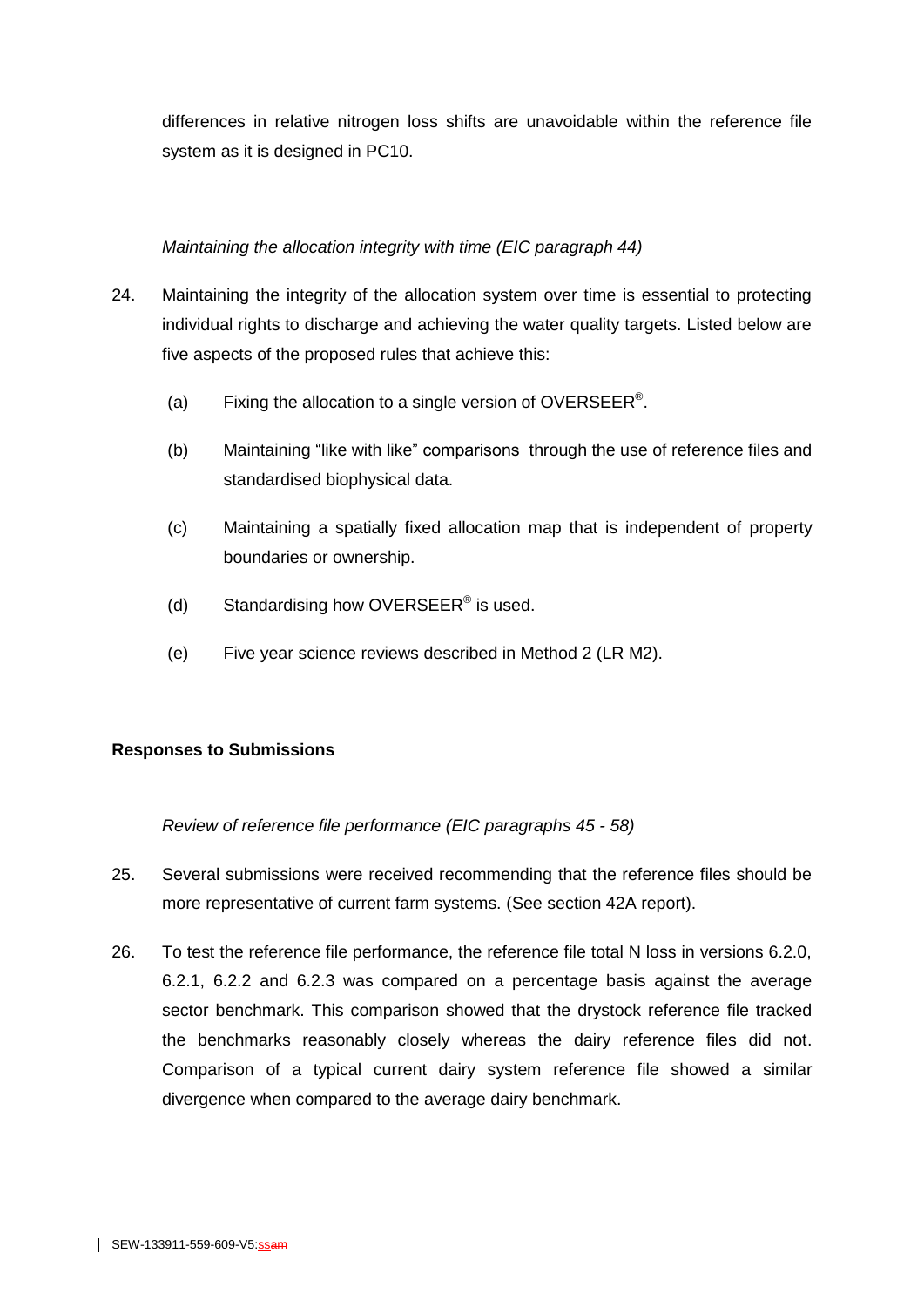- 27. A meeting was held with submitters to discuss this issue. The consensus view of submitters was that the reference files should track the benchmarks as closely as possible (see also Park 2017).
- 28. Further investigations revealed that the divergence from the benchmark average resulted from differences in how effluent was entered between the reference file and the benchmarking files.
- 29. To find a solution three approaches were investigated; altering the existing reference files, altering the newly developed "current" dairy reference file and developing a revised set of dairy and drystock reference files that reflect the benchmark files in terms of the input data, the file structure and the N discharge.
- 30. Overall the revised reference files demonstrated the closest alignment with the average benchmark discharges.

*Updating the allocation to OVERSEER® 6.2.3 (EIC paragraphs 59 – 72)*

- 31. Submissions have sought that the nitrogen allocation be anchored in a more recent version of OVERSEER $^{\circ}$  than 6.2.0 (as notified).
- 32. To test the effect of this option, a 6.2.3 based allocation was developed using the Schedule One methodology and a revised upper bound, lower bound and standard sector reduction based on the average sector shift of the benchmark files from version 6.2.0 to 6.2.3. Any changes to the benchmarking data since the 6.2.0 based allocation were included.
- 33. This 6.2.3 based allocation was then compared to the current allocation in 6.2.3 equivalents (i.e. using existing 6.2.0 percentage allocations multiplied by the reference file output in 6.2.3) using:
	- (a) The reference files as notified however, to enable a meaningful comparison the existing dairy reference file has been substituted for the related file modified to include 100% effluent blocks.
	- (b) The revised reference files based on average benchmarking data.
- 34. Both approaches resulted in increases to the average property allocations and an erosion in the catchment reductions achieved. The largest individual property changes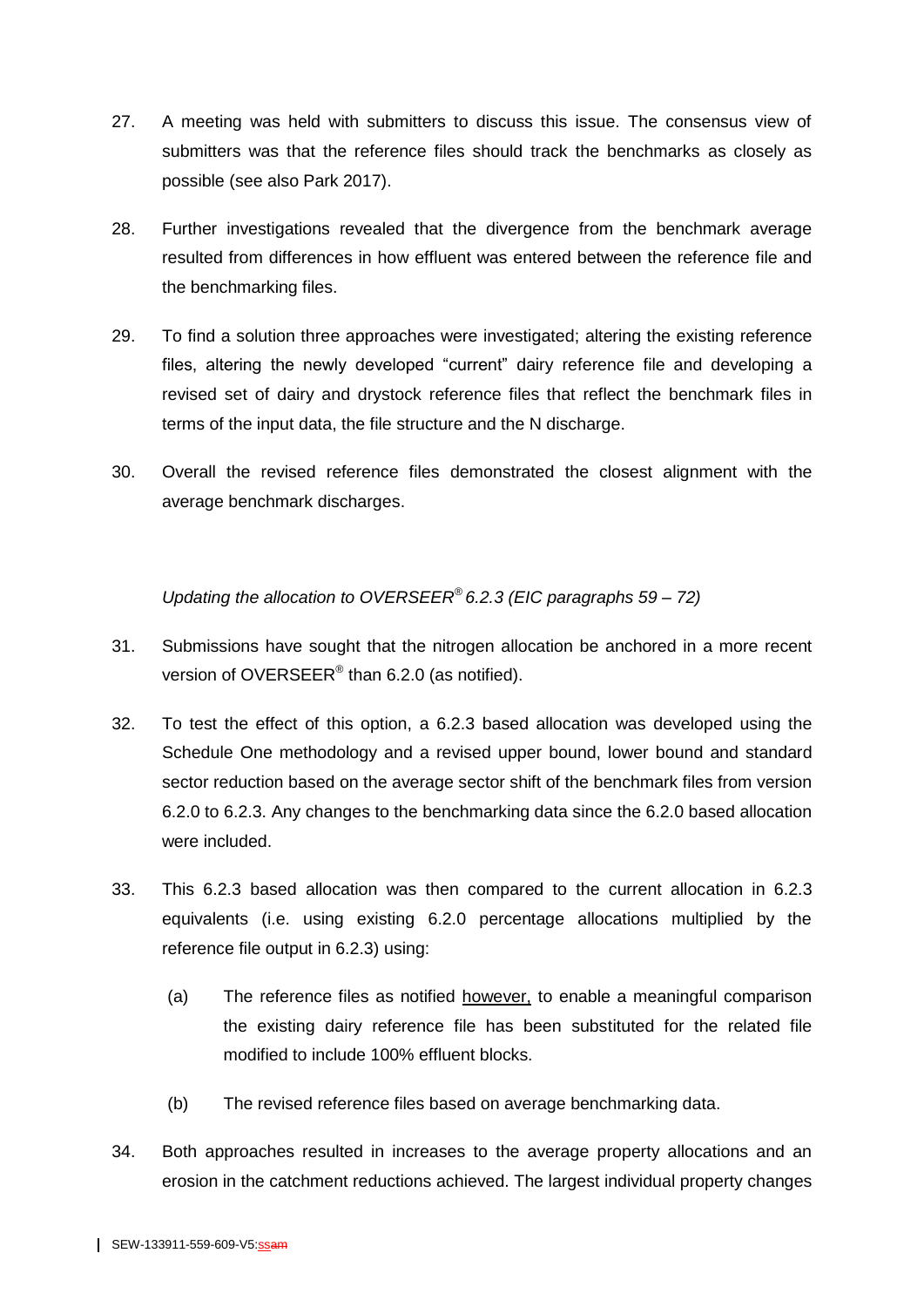generally resulted from increases in discharges from grazed tree blocks and cropping blocks. Under both scenarios more than 60% of properties would have their allocations changed.

## **Conclusion** (EIC paragraphs 73-75)

- 35. In my opinion the reference file methodology provides the best method to manage the allocations in the Rotorua catchment given the proposed rule structure. The basis for my opinion is:
	- (a) "Bugs" are as likely to occur in individual farm allocation files as they are in the reference files.
	- (b) Because there are only five reference files, Council's ability to identify and manage "bugs" is better than if there were hundreds of individual OVERSEER<sup>®</sup> files defining allocations in the catchment.
	- (c) Allocations are likely to fluctuate less under the reference file methodology as allocations are anchored in a single version.
- 36. With regard to the reference files used to define allocations I recommend that the revised reference files described in the Perrin Ag Consultants Ltd, (2016) report 'Methodology for and output from further revision of NDA reference files, December 2016" are adopted. The basis for my opinion is:
	- (a) The underpinning principle behind the proposed rules is that farm allocations are reduced from benchmark levels to a lower level and that the revised reference files are most likely to track the sector benchmark averages in the future.
	- (b) Of the options assessed these reference files have tracked the average benchmarks with the closest alignment.
	- (c) The structure of these files is most likely to result in any bugs being common between the reference file and the farm performance file thereby maintaining "like with like" comparisons. This is in contrast to the current reference file strategy that aims to avoid "bugs" through the use of a simple farm system.
- 37. I recommend maintaining the current 6.2.0 based allocation for the following reasons: